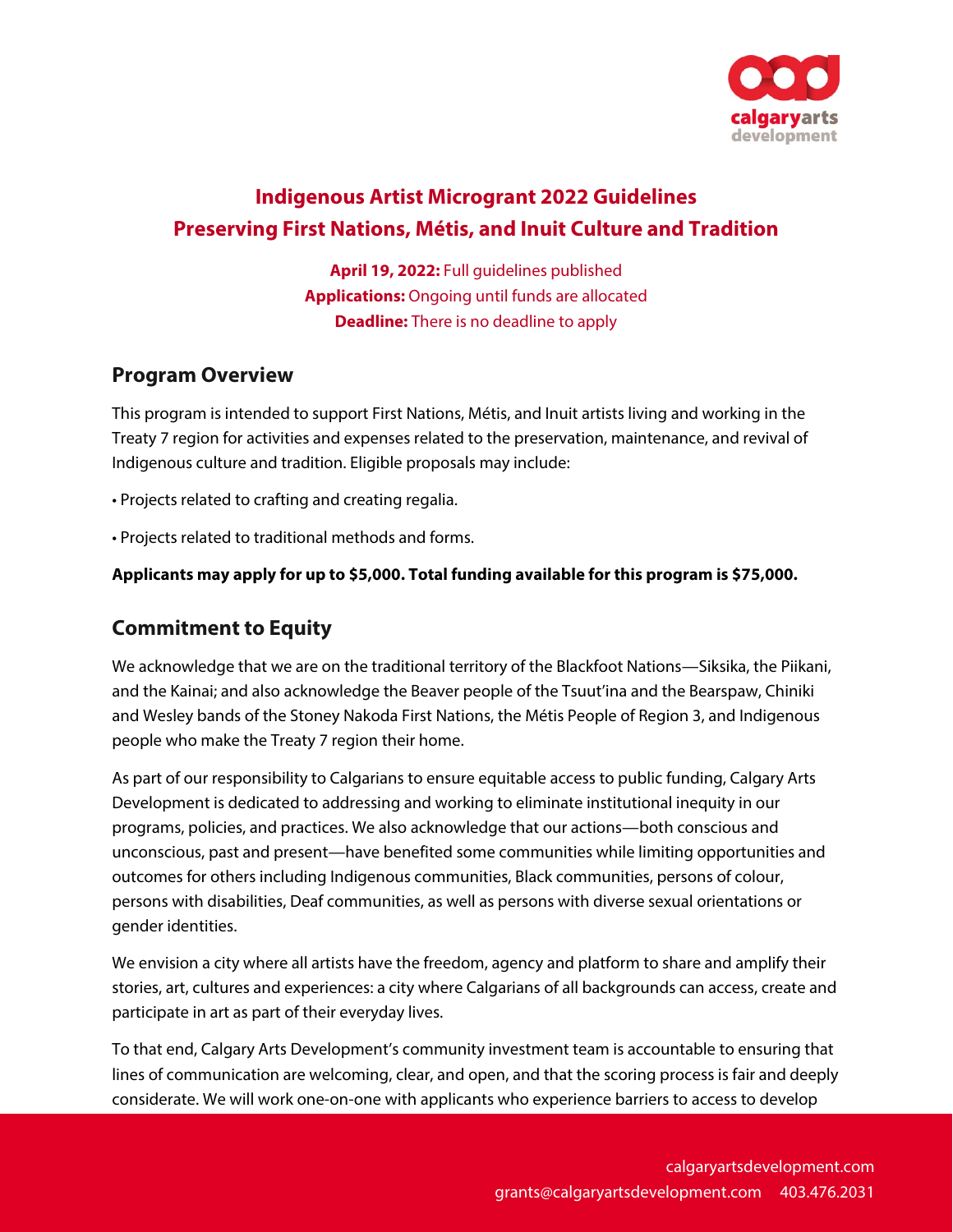

accommodations that suit their unique abilities and situations and continually seek to learn and address inequities in our programs and processes.

## **Need Help Applying?**

We recognize that barriers within the arts community exist, particularly for equity seeking communities, and that there are many unique entry points into an artistic practice and career in the arts. If you are unsure about eligibility, please reach out to discuss this with the program specialist before applying.

Calgary Arts Development is committed to open, fair, and transparent processes. If you have any questions, want feedback on your application or if it's your first time applying, please don't hesitate to contact us for support. While we may not be able to meet in person at this time, our team will be available to provide support over the phone, through email, or through the use of audio and video platforms.

Please see the **[Investment Program Frequently Asked Questions \(FAQ\)](https://calgaryartsdevelopment.com/programs/investment-program-faq/)** for answers to common questions, and contact the program specialist as early as you can to ensure they can provide the best support possible. Staff can provide feedback on your application up to one week before application deadlines.

There are two policies available for potential applicants who may need accommodations or assistance to apply to this program such as translating program guidelines and applications. These policies are available to potential applicants even if they decide not to apply to the program.

- **An [Accommodation & Accessibility Policy](https://calgaryartsdevelopment.com/policies/grant-investment-program-policies-2022/)** is available for potential applicants who experience barriers to access, to develop accommodations that suit their abilities and situations.
- The **[Application Assistance Policy](https://calgaryartsdevelopment.com/policies/grant-investment-program-policies-2022/)** provides financial support for eligible applicants to alleviate some of the costs associated with preparing and submitting an application.

## **Who Can Apply?**

This program is open to First Nations, Métis, and Inuit (FNMI) artists and collectives practicing and operating in the Treaty 7 Calgary region working in any artistic discipline. It is also open to Treaty 7 First Nation artists practicing on reserve or operating within the Treaty 7 region of Southern Alberta.

### **Eligibility**

- An applicant may only apply for one opportunity or phase of development.
- You may receive one Indigenous Artist Microgrant per year.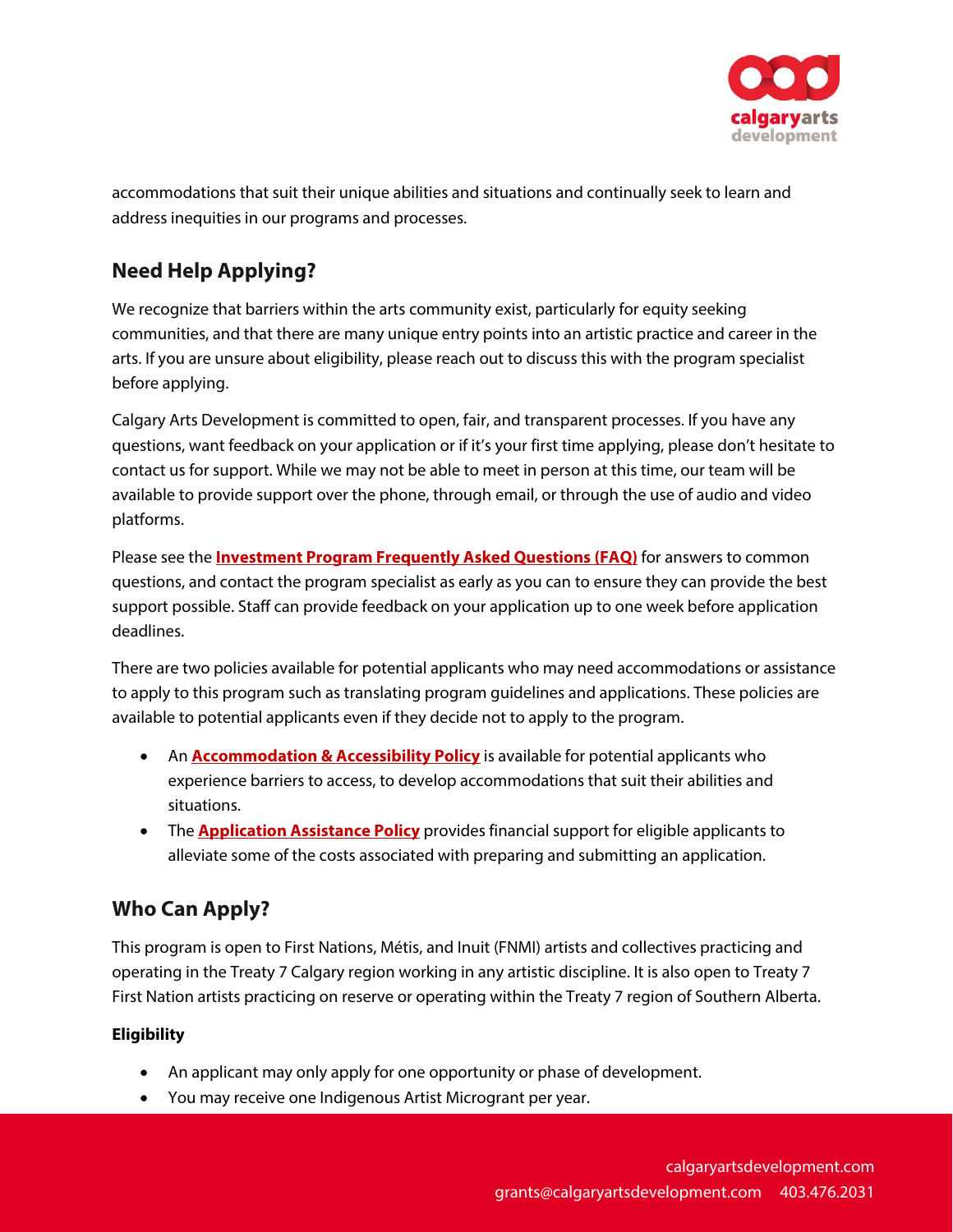

- You may not receive funding from more than one Calgary Arts Development program for the same project or phase of a project.
- You may not apply to this program if you have final reports past their due date for prior grants.
- Beginning in January 2023, you may not have more than four open grants with Calgary Arts Development, including grants for which a deadline extension has been approved. A request for an exception to this eligibility requirement must be submitted in writing and in discussion with the program specialist. Applicants are encouraged to take this policy into consideration when planning their applications in 2022.

For a glossary of terms and more important information about eligibility, please refer the **[Investment](https://calgaryartsdevelopment.com/programs/investment-program-faq/)  [Program Frequently Asked Questions \(FAQ\)](https://calgaryartsdevelopment.com/programs/investment-program-faq/)**. If you have questions about eligibility please contact the program specialist.

## **What Can You Apply for?**

This program can fund activities and expenses related to the preservation of Indigenous culture and tradition. Activities funded through this program must be completed within 18 months of grant notification.

If your project is not related to the preservation of traditional Indigenous culture or forms, please refer to the **[Artist Development Microgrant](https://calgaryartsdevelopment.com/programs/artist-development-microgrant/)** or the **[Original Peoples Investment Program.](https://calgaryartsdevelopment.com/programs/original-peoples-investment-program/)**

#### **Eligible proposals may include:**

- Projects related to crafting and creating regalia.
- Projects related to traditional methods and forms.
	- o Including mentorship, training, knowledge sharing

#### **Eligible expenses may include:**

- Accessibility expenses.
- Artist fees.
- Course fees (for individual courses which do not count toward the pursuit of a credit, diploma or degree granting program).
- Documentation.
- Honorariums.
- Materials.
- Marketing, publicity or outreach.
- Per diems (fixed daily rate for lodging, meals and incidentals while not at your primary residence).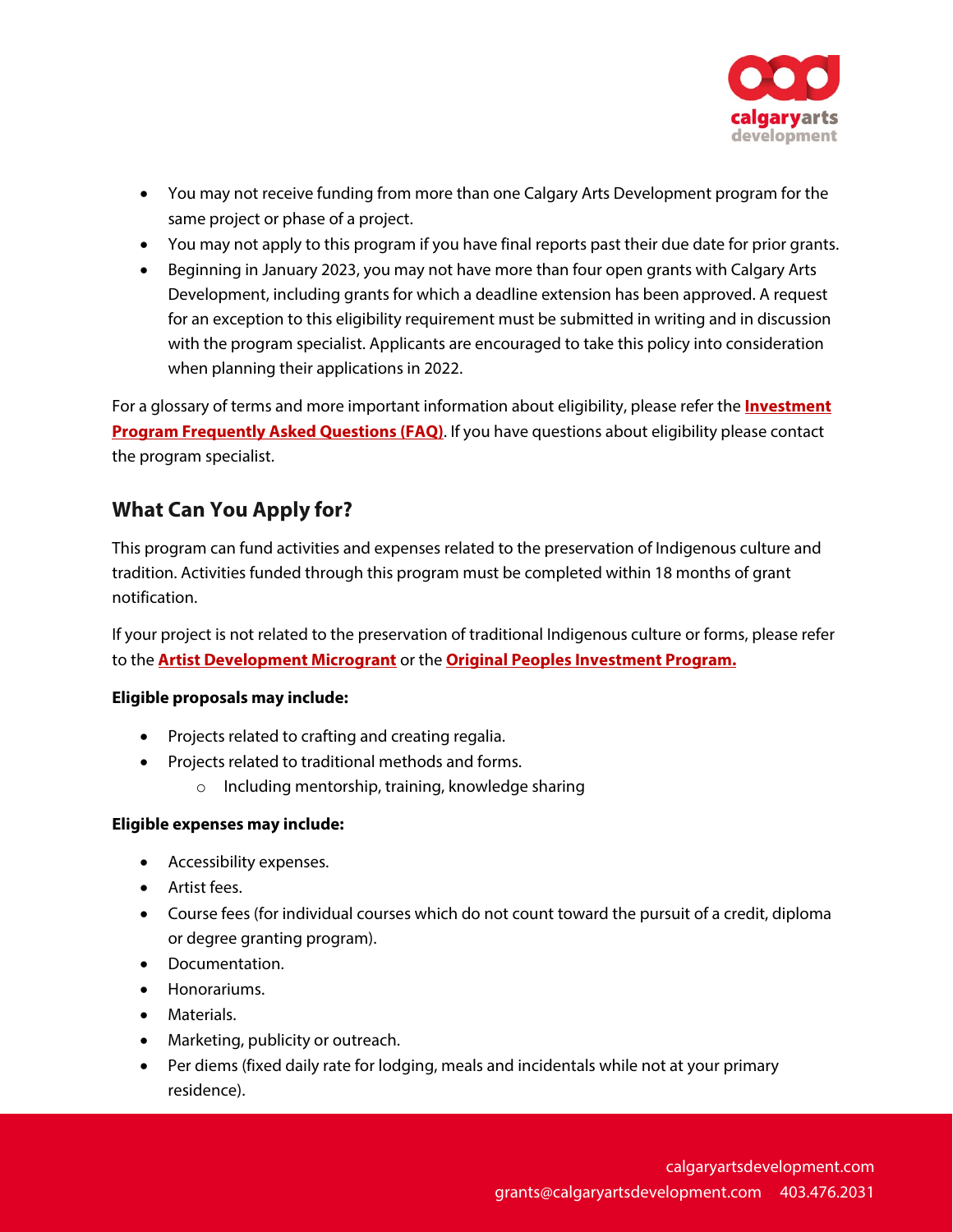

- Purchase of equipment, including hardware and permanent software (up to \$2,000 maximum – must be directly related to your proposed activities).
- Rental of equipment or space.
- Subsistence expenses (e.g., rent, food, child care, etc. must be necessary in order to complete the project).
- Technical fees (e.g., web service fees, licensing fees etc.).
- Travel expenses.

Please note that eligible project expenses for this program may not be considered deductible project expenses by the Canada Revenue Agency. Please consult the CRA guidelines when creating your project budget.

#### **These funds cannot be used for the below ineligible expenses and activities:**

- Lost wages or salaries.
- Purchase of or financial contribution towards equipment, land, or buildings over a total of \$2,000 (capital expenditures).
- Purchase of any equipment not directly related to the project.
- Tuition, or other costs related to the pursuit of post-secondary degree or diploma granting educational programs or artistic work related to those educational programs.
- Activities that have already received funding from another Calgary Arts Development grant program.
- Activities related to post-secondary or credit, degree, or diploma granting educational programs or artistic work related to those educational programs.
- Fundraising activities (e.g., activities undertaken for the purpose of raising funds on behalf of a political party or charity).
- Contests and competitions (e.g., grant funding cannot be re-granted in the form of prizes or awards).
- Activities that do not comply with or respect cultural protocols.
- Activities that use or present Indigenous cultural material, traditional knowledge, or stories without permission from the community.
- Activities that promote hatred or intolerance.
- Activities that are illegal or contravene provincial or federal law.
- Activities that contravene municipal bylaw.
- Activities related to campaigning for a specific political candidate or party in an election.

Please note that the eligible and ineligible expenses and activities listed are given as examples and are not exclusive.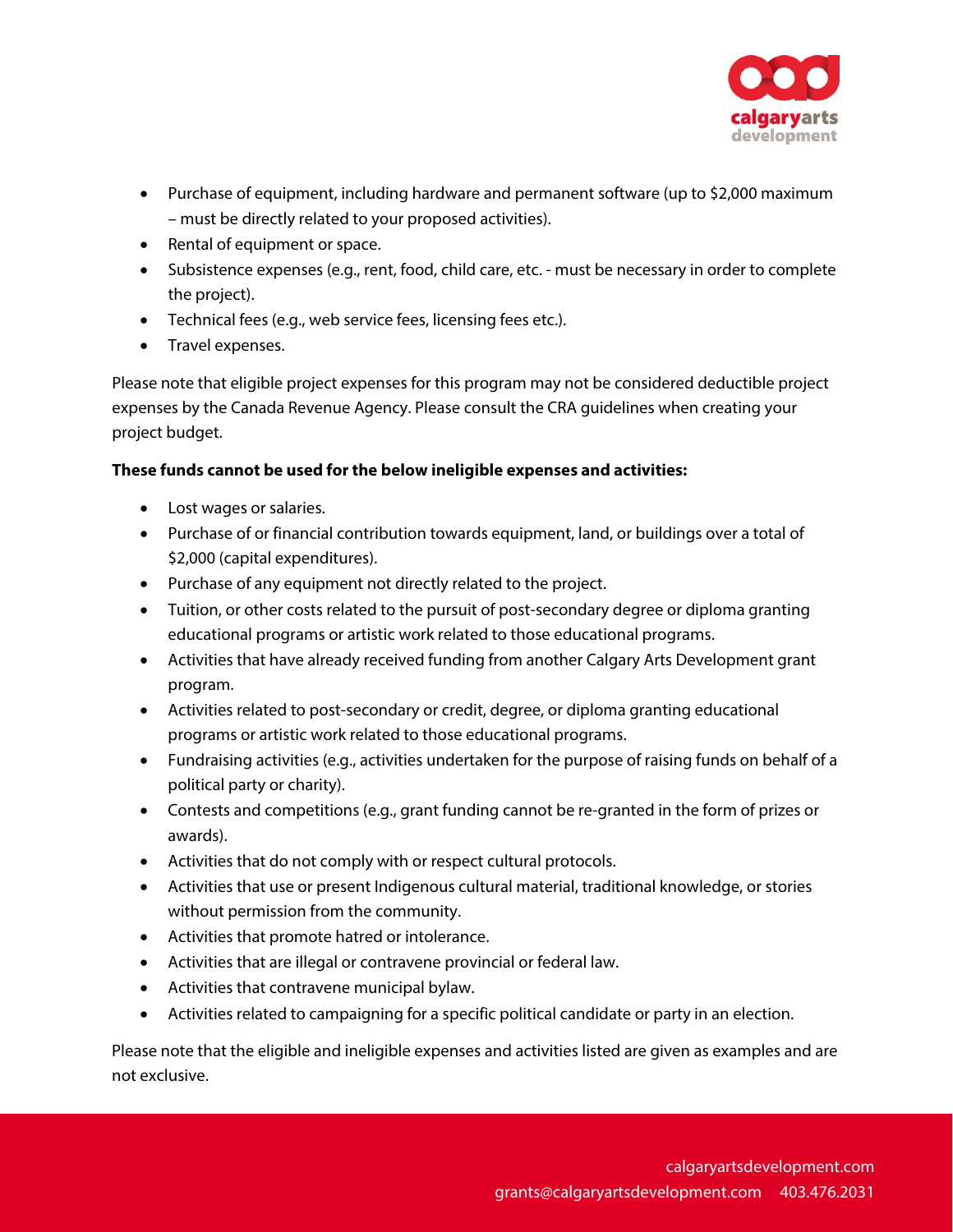

### **How to Apply**

Calgary Arts Development staff will work with applicants to determine the best way to submit their application, whether in written form through the online grant interface, or through an oral application in a meeting or pre-recorded video.

If you are interested in applying, please email **[morgan.possberg@calgaryartsdevelopment.com](mailto:morgan.possberg@calgaryartsdevelopment.com)** with the subject line "Indigenous Artist Microgrant" to begin the process.

## **Application Checklist**

- Contact information.
- Funding request (up to \$5,000).
- A brief description of your artistic practice.
- A description of your proposed project or activities. Please include:
	- $\circ$  A description of the tradition, culture, or form you are preserving, maintaining, or reviving.
	- $\circ$  A description of how you connect with the community where this tradition originates.
	- $\circ$  A description of what you want to do, when and where it will take place, who will be involved, how it will happen and why it's important to you.
	- $\circ$  If applicable, a description of how you will respect and follow necessary protocols, gain permissions or seek rights for the traditional practice or form.
- Budget
	- o Please list how you will spend the funds.
	- o Include quotes, calculations, etc.
	- $\circ$  If the cost of the project will exceed \$5,000, describe how you will fund the remainder.
- Support material
	- $\circ$  Any material that supports your application, including photos, audio/visual material, letters of support, research etc.

### **Program Criteria & Assessment Process**

Applications will be evaluated on the following criteria:

- The project meets the program goal of preserving and maintaining Indigenous culture and tradition.
- The project is relevant and meaningful to the applicant's artistic practice.
- The applicant has appropriately sought the rights or has been gifted the form, and/or has a clear relationship with the originating community.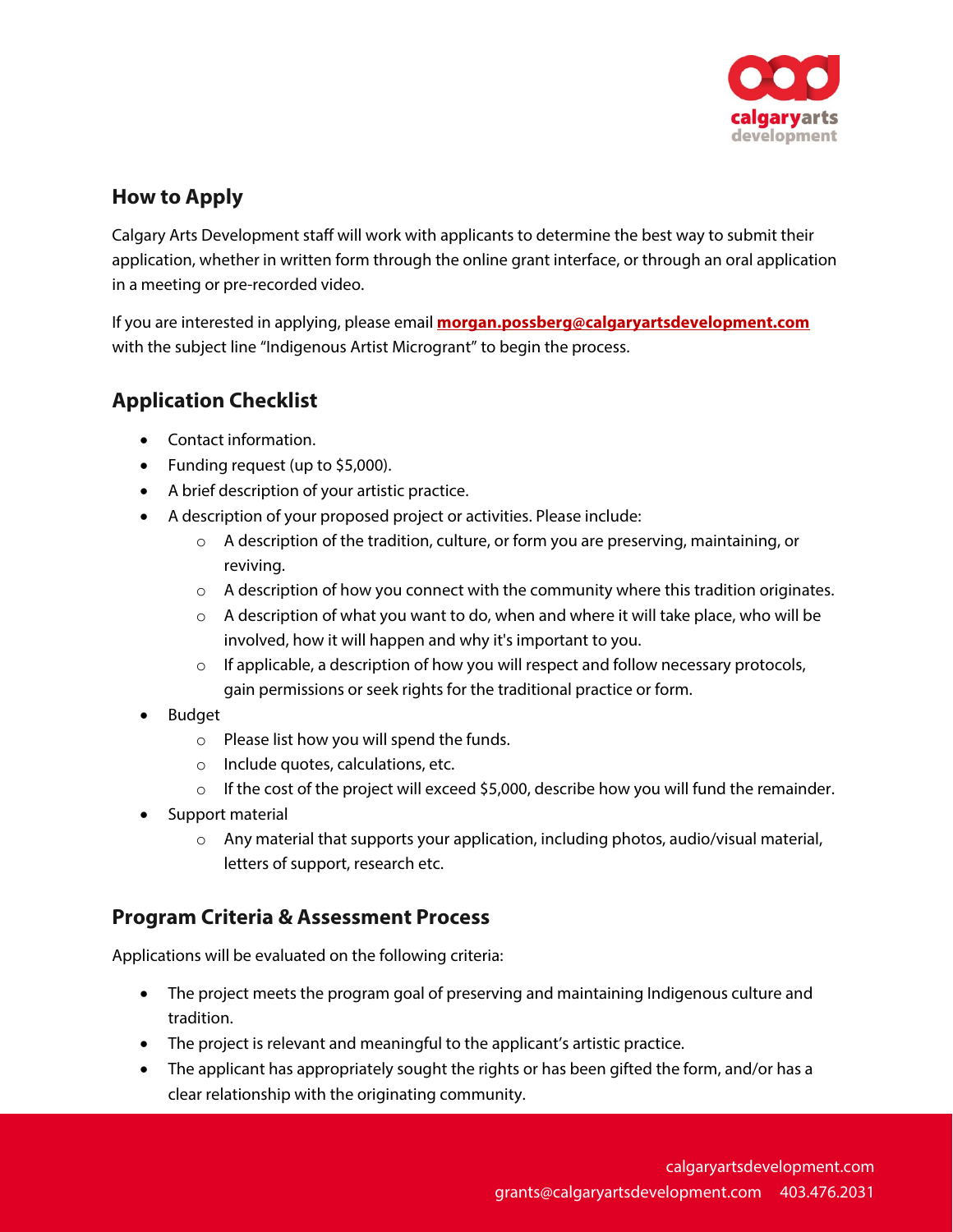

- The applicant has demonstrated the ability to complete the project as proposed.
- The project budget and timeline is appropriate.

Applications to this program will be reviewed by Calgary Arts Development's Indigenous Advisory Committee. The committee will provide advice and guidance to Calgary Arts Development staff on how the application meets the program criteria, and recommend applications to staff for funding. Committee members may request additional information or advise staff on follow-up questions. The final grant decision will be made by Calgary Arts Development staff, including the director, engagement & reconciliation, and the Indigenous program specialist.

Priority will be given to applicants who have not received a grant from Calgary Arts Development in the past.

Committee members are required to declare conflicts of interest according to the **[Conflict of Interest](https://calgaryartsdevelopment.com/policies/grant-investment-program-policies-2022/)  [Policy](https://calgaryartsdevelopment.com/policies/grant-investment-program-policies-2022/)**. Calgary Arts Development thinks of conflicts of interest as close family members, people who are involved in the activity being applied for or where there is a real or perceived financial benefit. If a committee member has applied to the program or declared a conflict of interest, they will not assess those specific applications or be present for any discussions of those applications.

Committee members must review, understand, and adhere to the program guidelines, and to Calgary Arts Development's **Group Agreements**.

### **Successful Applications & Final Reporting**

Applicants will be notified of their results by email. Successful applicants will be sent an investment agreement via Docusign and are required to sign and return the agreement within 30 days of receiving it in order to receive funding.

We use electronic fund transfers to make grant payments. If your application is approved, you will be required to provide a void cheque or direct deposit form with your banking information. Please let us know if you need any help with this.

Calgary Arts Development will provide a T4A tax form for individuals who receive more than \$500 in total during the 2022 tax year. This includes the primary applicant who may be representing a collective of artists. Please note that you must have a valid Canadian Social Insurance Number or Individual Tax Number to receive this grant. If you have any questions about tax requirements for artist grants, it is a good idea to discuss these with a tax professional or consult Canada Revenue Agency guidelines. There is also additional tax information in our Investment Program FAQ.